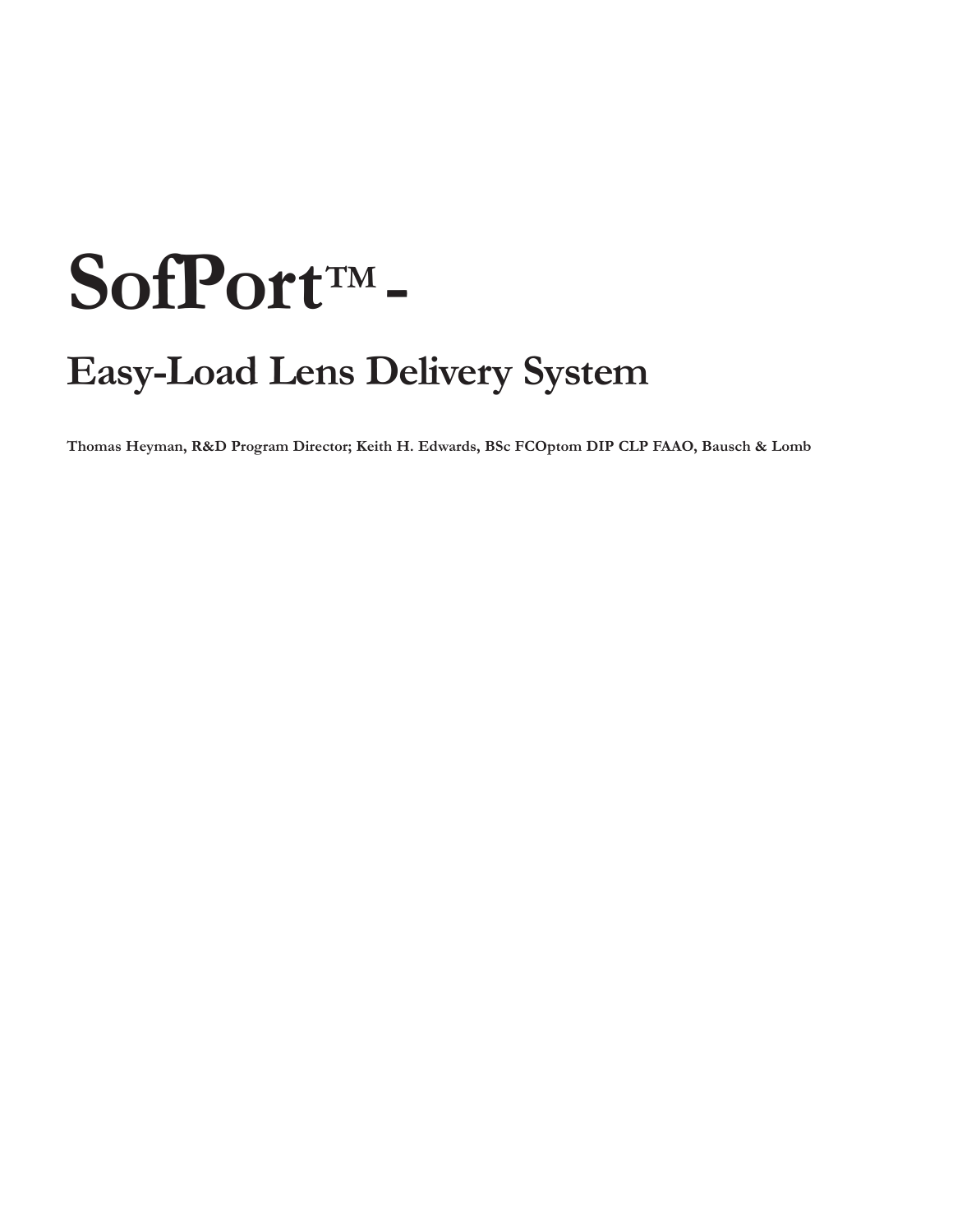### **Overview**

This paper summarizes the characteristics and advantages of Bausch & Lomb's new Easy-Load Lens Delivery System. This system facilitates lens loading and uses any B&L viscoelastic to deliver the three-piece SofPort<sup>TM</sup> Advanced Optics Aspheric Lens (LI61AO), which adds no spherical aberration to the eye, through a sub-3.0 mm incision.

The lens is loaded directly from the packaging retainer into the body of the injector, thereby preventing contamination or damage to the lens. The resulting clinical benefits include improved ease of use, improved delivery predictability and reliability, improved efficiency in surgery, reduced damage caused by loading difficulties, and reduced stress in the operating room.

The Easy-Load Lens Delivery System consists of four parts - a syringe-shaped body and tip with a plunger, drawer and haptic puller, along with a specially designed lens case that helps position the lens in the body correctly each time. The injector is a sterile, disposable plastic device, designed for single use only. Combined with the lens case, it provides fixture loading with no direct lens contact, and a small tubular pathway in which the lens can be placed into the eye with one continuous forward motion.

Surgeons who use the Easy-Load Lens Delivery System will get one of the most advanced lenses on the market with an almost foolproof method of loading, and one-handed, planar delivery.

# **Background**

Advances in intraocular lens (IOL) design, insertion techniques and instrumentation have allowed for safer, more efficient cataract surgery. Lenses are now more frequently made from the more flexible silicone, acrylic or hydrogel materials than the original polymethylmethacrylate (PMMA), allowing them to be inserted through smaller incisions.<sup>1</sup> In addition, inserters are being designed to fold lenses more efficiently, and inserters continue to become more refined for use in smaller incisions.

In recent years, foldable IOLs have become the first choice for lens replacement, largely because they result in less induced astigmatism, less invasiveness and faster visual recovery. Foldable acrylic and silicone IOLs with 6 mm optic currently are the most frequently implanted lenses.<sup>2</sup>

Developments in inserters also have contributed to improved success in cataract surgery. Since the first folder was introduced in 1984, IOL implantation with inserter systems has been divided into three main steps: take the IOL out of the package, position the IOL into the folding device with the use of forceps and implant the IOL into the capsular bag.<sup>3</sup>

In general, there is more of a trend away from folding and insertion forceps toward cartridge injector systems. There are many advantages of implanting foldable IOLs with injector systems, including greater sterility, ease of folding and insertion and implantation through smaller incisions.<sup>4</sup> However, within most injector systems, the IOL still has to be manipulated directly by forceps or other instruments. Forceps folding has been reported to cause problems such as surface alterations;  $57$  scratches, glistenings or marks;<sup>8,9</sup> stress fractures;<sup>10</sup> or structural damage.<sup>11</sup> (In some cases, the damage did not significantly affect visual function<sup>8,9</sup> or resolved itself postoperatively.<sup>6</sup>) A recent study by Mencucci et al demonstrated that the surface irregularities caused by forceps folding also make the IOLs susceptible to bacterial adhesion.<sup>12</sup>

The Easy-Load Lens Delivery System avoids those problems by combining an advanced technology IOL with a loading mechanism designed to ensure quick and proper lens placement during every surgery, through a sub-3.0 mm incision.

While most systems require manipulation of the IOL, the B&L system takes the lens directly from the retainer to the injector with no direct handling. The foldable lens is loaded into the body of the device and folded into B&L's patented "M" shape through a side drawer. The lens naturally relaxes out after insertion.

## **Product Features**

#### **Ease of Use**

The Easy-Load Lens Delivery System consists of a syringe-shaped injector and a specially designed lens case. Loading the lens takes only a few steps. After opening the package and placing both parts on a sterile field, the surgeon or technician applies Bausch & Lomb viscoelastic to the floor of the loading area and near the drawer fingers. After separating the lens retainer from the lens cover, the retainer is plugged into the loading area. The drawer is then actuated and pushed slowly forward until the lens retainer stops the drawer movement. Only then is the lens ready to be removed from the lens retainer.

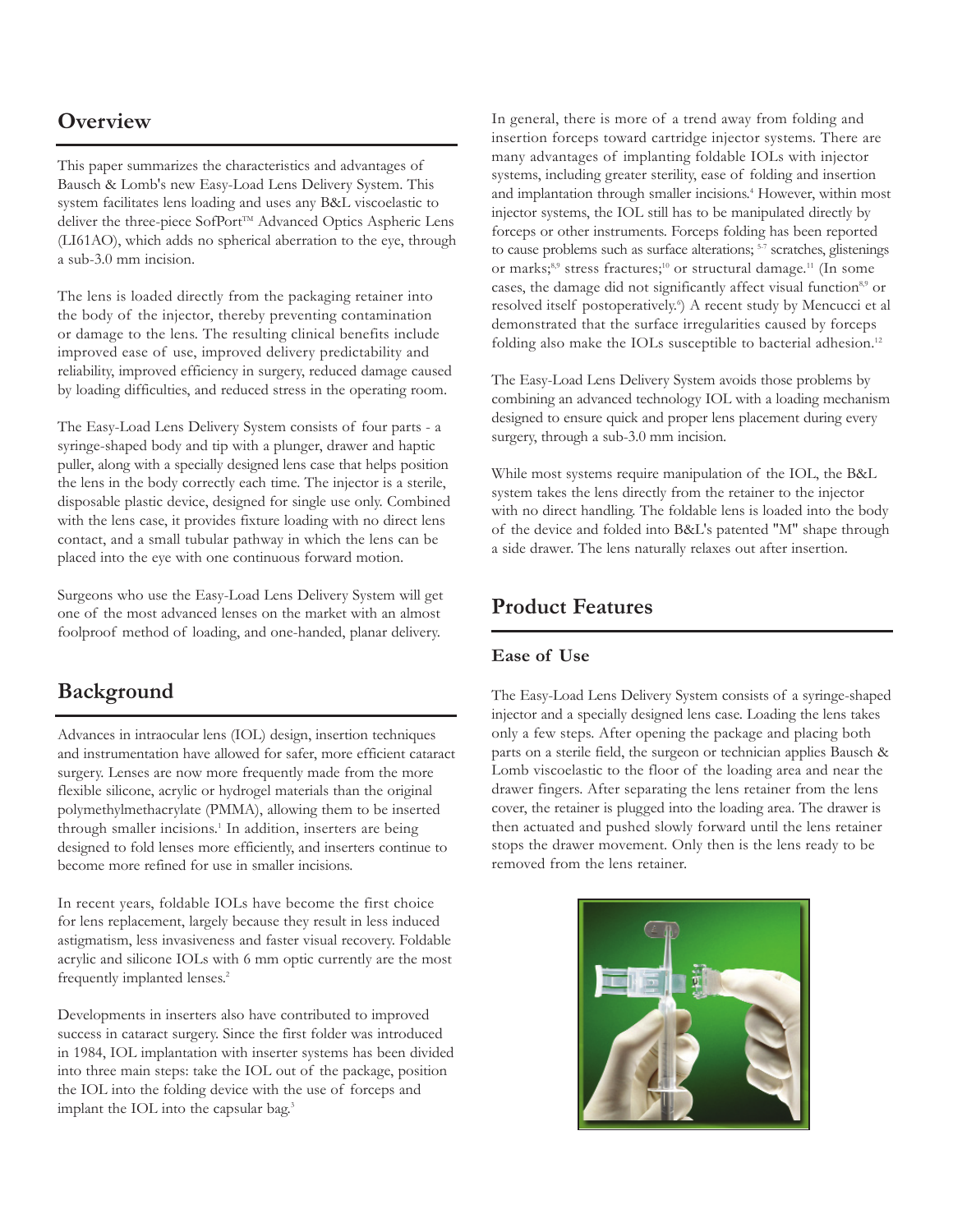The lens retainer is pivoted slightly away from the drawer stop and lifted vertically away from the body, then discarded. Immediately before lens insertion, the drawer is closed to compress the lens for delivery. As the plunger is pushed forward, the haptic puller begins to move away from the body tip; about half way down the body tip the haptic puller is removed straightening the leading haptic. The haptic puller is then discarded.



After filling the distal end of the injector with viscoelastic material or balanced salt solution to reduce the possibility of introducing air pockets into the eye, the surgeon can position the injector tip through the eye incision. Pressing forward on the plunger will express the lens from the tip into the proper position in the capsular bag.



Releasing pressure on the plunger will retract the plunger to capture the proximal haptic. Moving the plunger forward a second time will allow the proximal haptic to be placed into the capsular bag.

#### **Improved Delivery, Predictability and Reliability**

Although small-incision surgery has become the method of choice for cataract surgery, the rapidly increasing use of foldable IOLs has caused an increase in the number of complications requiring explantation. During a surgeon's or technician's learning curve in working with IOLs, the risk of damaging the lens during the various loading, folding and unfolding maneuvers increases.

In a 2003 survey by Mamalis et al, the most common reasons for explanting foldable IOLs were dislocation/decentration, incorrect lens power, IOL calcification and glare/optical aberrations.13 A later study by Schmidbauer et al confirmed that dislocation/decentration was the most frequent reason for explanting foldable IOLs, followed by optic or haptic damage. Foldable IOLs were explanted during the initial cataract implantation procedure at a higher percentage than rigid IOL designs, in part because the implantation of most foldable IOLs generally required more steps during loading, folding, unfolding and delivering into the capsular bag.14

The Easy-Load Lens Delivery System greatly reduces these potential reasons for explantation. First, the system offers fixture loading; i.e., the lens is situated in the proper loading position by the lens case itself. Also, since there is no direct contact with the lens, the risk of damaging the lens during loading is minimized, yielding a reliable result every time.

Thanks to the unique "M" fold, the lens is delivered into the capsular bag in a flat plane, sparing surgeons the need to manipulate the lens placement by twisting their wrists. The lens then steadily unfolds, perfectly controlled and centered.

#### **Reduced Surgery Time**

In some cataract surgery practices, a nurse or technician picks up the 6 mm lens and, without the benefit of an operating microscope, must load it correctly within the injector, while the surgeon is waiting to be able to insert the lens into a patient's eye. The loading time can take several minutes.

With the Easy-Load Lens Delivery System, the lens is pre-loaded in the retainer and easily transferred to the injector drawer. Surgeons who have used Easy-Load estimate this saves them minutes per surgery.15 Busy practices conducting 20 cases a day could save as much as 20 minutes a day - enough to add an extra case to the surgical schedule.

#### **Reduced Damage Caused by Loading Difficulties**

As noted previously, the use of forceps to load or fold IOLs prior to implantation can yield surface alterations;<sup>5-7</sup> scratches, glistenings or marks;<sup>8,9</sup> stress fractures;<sup>10</sup> or structural damage,<sup>11</sup> leading to potential bacterial growth.12 With the Easy-Load Lens Delivery System, the lens comes already properly loaded and sterile in the retainer. This greatly limits the possibility of damage to the lens and limits the possibility of contamination.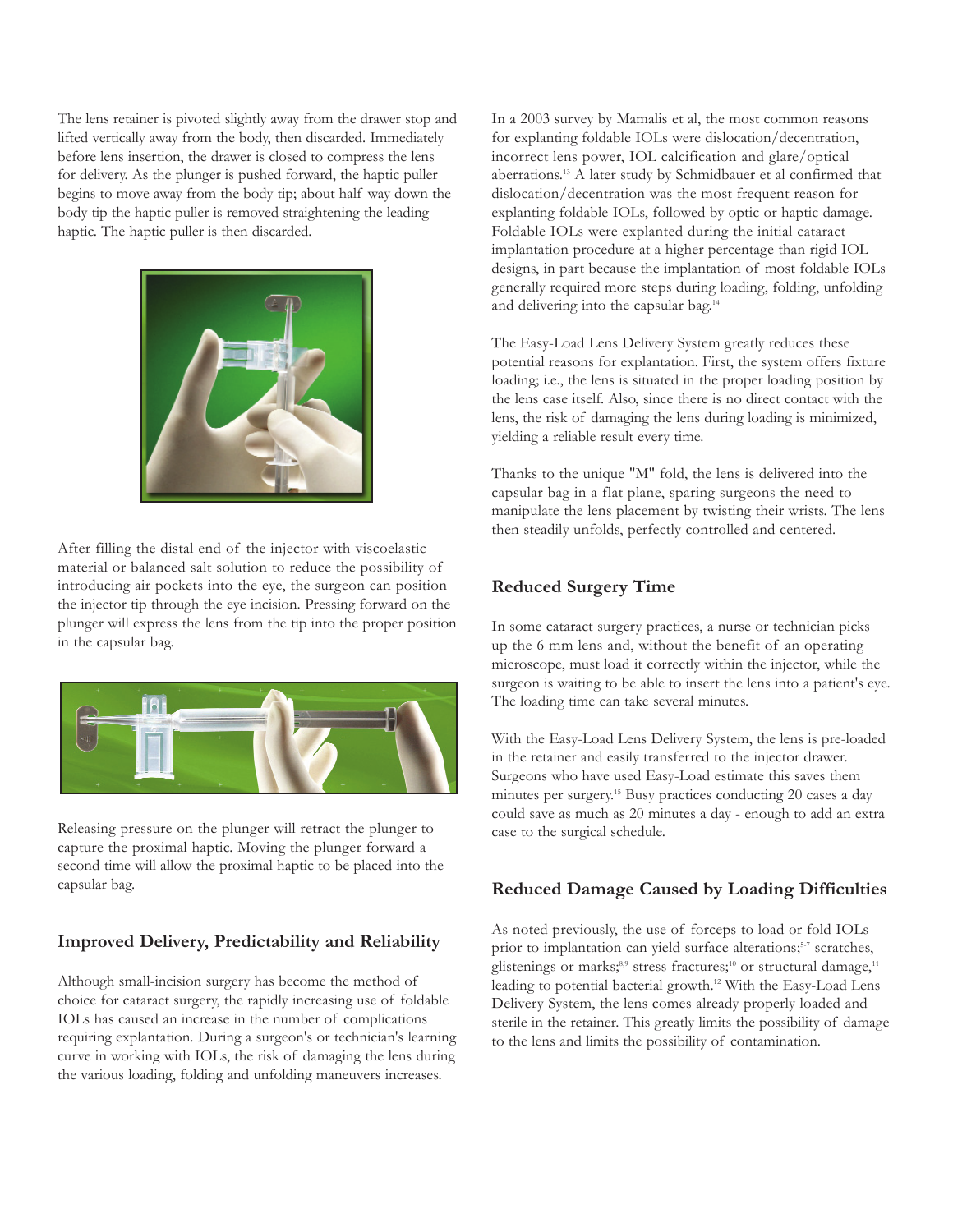#### **Reduced Stress in the Operating Room**

In some busy practices, surgeons may use two operating rooms per day, alternating back and forth between cases. A problem loading the lens in just one case could throw off the entire OR schedule. The Easy-Load Lens Delivery System ensures quick, proper loading of the lens every time, reducing stress for both the surgeon and the OR staff.

#### **SofPort™ Advanced Optics Aspheric Lens Design**

Within the past several years, research focused on prevention of posterior capsule opacification (PCO) has indicated that it is not the IOL material that makes a difference as much as design. Several authors note that the major factor in preventing PCO development is a sharp-edge design; the optic material is a minor factor.<sup>16-18</sup>

In 2003, Bausch & Lomb introduced the SoFlex SE, a silicone IOL featuring the superior optics and favorable materials characteristic of B&L's existing silicone IOL, the LI61U, but with square anterior and posterior edges. A study of this lens by Nixon showed better centration, reduced capsular contraction and inhibition of lens epithelial cells (LECs) from colonizing the posterior optic in the square-edged IOL.19

More recently, Bausch & Lomb has developed a new aberration-free IOL technology called Advanced Optics™ (AO). During in-house testing, AO lenses, with prolate anterior and posterior lens surfaces and no inherent spherical aberration, performed better optically than a well-centered standard IOL. Because AO lenses are designed to avoid introducing spherical or higher-order aberrations to the visual system, they also prevent the degradation of the retinal image from decentration and tilt, conditions that can compromise acuity if the IOL has positive or negative spherical aberration.<sup>20</sup>

The Easy-Load Lens Delivery System is designed for use with this advanced IOL, giving doctors and their patients access to wavefront-optimized IOL technology without intraoperative or postoperative visual surprises.

# **The Surgeon's Viewpoint**

Surgeons who have implanted SofPort AO IOLs with the Easy-Load Lens Delivery System have strong praise for this new lens inserter. One cataract surgeon calls the new system "essentially foolproof,"<sup>21</sup> and another sees it as "the best lens delivery system on the market, from any company."<sup>22</sup>

"You're not touching the lens, so there's no chance of crimping the haptics or tearing the optics," said P. Dee G. Stephenson, MD, FACS, of Stephenson Eye Associates in Venice, Fla. "In addition, none of the [lens case] parts will come off unless you're loading the lens correctly."

Stephenson, who loads all of her own lenses prior to surgery and has taught courses on proper folding techniques, says she can do so quickly, "but I could see where other practices could save a good couple of minutes per case, especially if the scrub hands it to the doctor."

Douglas K. Grayson, MD, assistant clinical professor at New York Eye & Ear Infirmary, said that, in his experience, surgical technicians quickly recognize that Easy-Load helps them do their jobs better. "Especially at a facility with a less experienced staff, you're going to see the difference. It's going to save time overall," he said.

"If a tech is older than 43 years old and they need reading glasses, they have difficulty seeing to position a lens accurately," Dr. Grayson added. "With Easy-Load, the tech doesn't have to visualize the lens to load it correctly. Techs are happy loading this lens."

Consequently, tech and surgeon can count on Easy-Load to protect against lens damage that can occur with other inserters. "If a lens isn't loaded correctly, it will come out either decapitated with no trailing haptic, or with a damaged haptic - and then you would have to explant," Dr. Grayson said. "We've had no mis-loads at all with Easy-Load."

Intraoperatively, the SofPort system with Easy-Load is "elegant" where other inserters are awkward, and it surmounts the 2.7-mm barrier with ease, Dr. Grayson said. "It has a very smooth, planar delivery," he said. "And it's a big advantage to be able to consistently deliver the IOL through a sub-2.7 mm incision."

His summary: "It's definitely the best lens delivery system on the market, from any company."

# **What the Techs Say**

For an ophthalmic surgical tech with presbyopia, the Easy-Load<sup>TM</sup> Lens Delivery System is just what the eye doctor might order.

That's because Easy-Load eliminates the need for using forceps to manipulate and position the hard-to-see intraocular lens in the inserter, say surgical technicians who have used the Easy-Load to prepare the SofPort TMAO intraocular lens for insertion.

"It comes preloaded and you don't have to fuss around with the haptics. You only need your fingertips and not any other instruments to load it," said Fernando Caro, a surgical tech at the River Drive Laser Surgery Center in Elmwood Park, N.J. "You just do a few steps, and the lens is in place, ready for delivery."

Nigeria Thompson, a fellow tech at River Drive, noted that all of the IOL systems she used before Easy-Load required handling the tiny IOL during loading. At age 26, she doesn't have any trouble visualizing the IOL, but she recalls a middle-aged colleague who was unable to easily see the lens and left the cataract area in frustration.